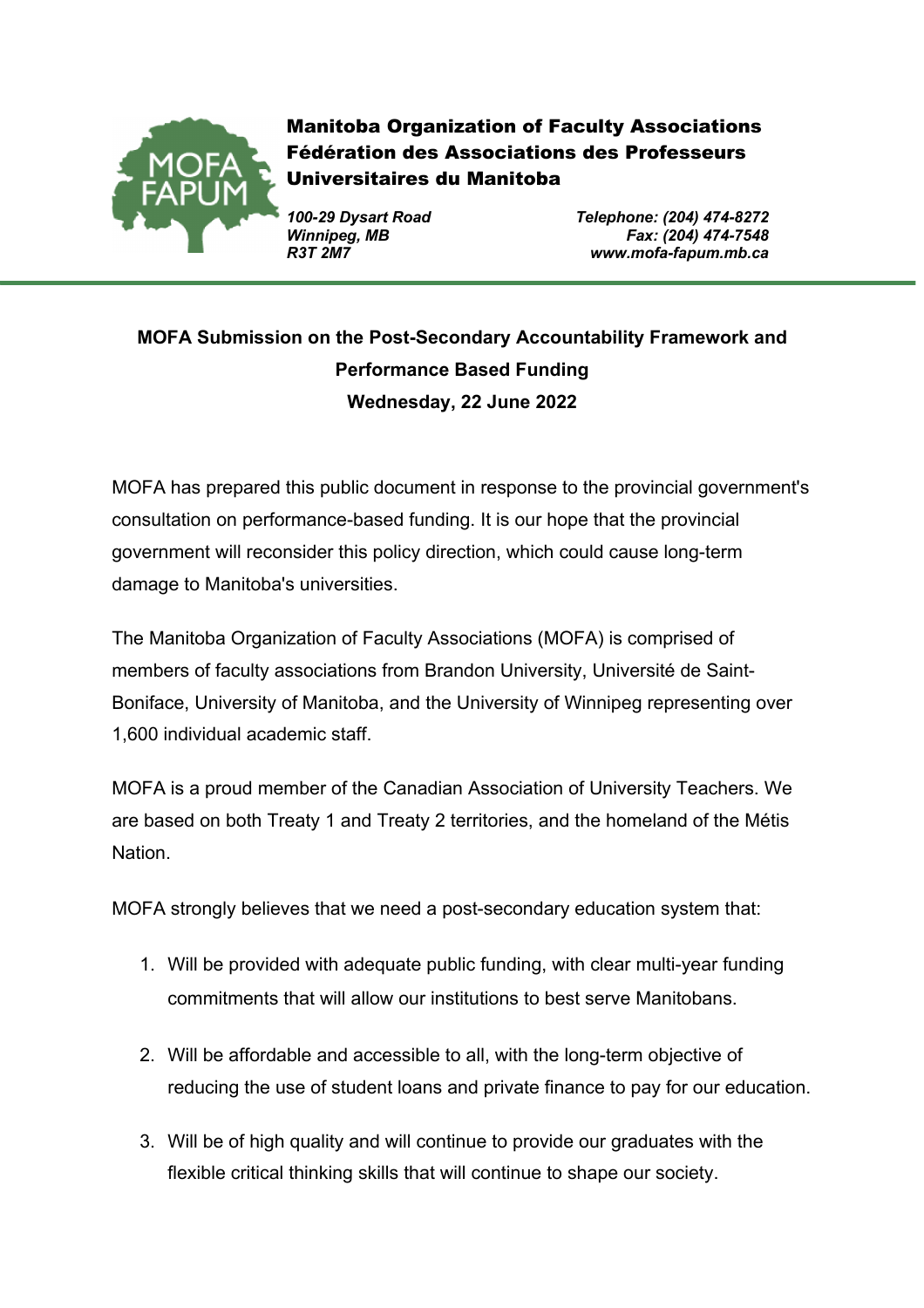- 4. Will exist free of political interference, with institutions being allowed to make decisions about how to serve the public.
- 5. Will lower barriers to participation for Indigenous people and members of other equity-seeking groups, and will provide supports to ensure that all students can succeed in post-secondary education.

MOFA is strongly opposed to measures proposed by the provincial government through performance-based funding (PBF) that will only dilute the quality of education offered at Manitoba's universities while also attacking their autonomy. Furthermore, the provincial government has yet to present any evidence that moving to a PBF model would improve the outcomes of Manitoba's universities. Instead, the provincial government has chosen to follow a model implemented in Ontario and Alberta and a number of American states,. These models have been introduced under the guise of improving "efficiencies" in the post-secondary system.

The results of this work, examined in greater detail below, find that the performance of performance-based funding in higher education wanting<sup>1</sup>. A large body of research on the impact of performance-based funding, especially at American universities and colleges, shows that performance-based funding fails to achieve the stated policy goals, either having no or minimal effect on student retention and graduation2. Moreover, that same body of work shows that performance-based funding for universities comes with large and often unintended costs that are difficult to resolve, including unfairly restricting access to post-secondary education to marginalized students; gaming of the system by administrators to artificially improve performance metrics; pitting different institutions against each other in competition for limited and often shrinking resources; and adding an extra level of bureaucracy to gather the performance data needed for the performance metrics that do not improve outcomes.

<sup>&</sup>lt;sup>1</sup>Ortagus JC, Kelchen R, Rosinger K, Voorhees N. 2020. Performance-based funding in American higher education: A systematic synthesis of the intended and unintended consequences. Educational Evaluation and Policy Analysis 42(4): p.0162373720953128.

<sup>&</sup>lt;sup>2</sup>Ortagus JC, Kelchen R, Rosinger K, Voorhees N. 2020. Performance-based funding in American higher education: A systematic synthesis of the intended and unintended consequences. Educational Evaluation and Policy Analysis 42(4): p.0162373720953128.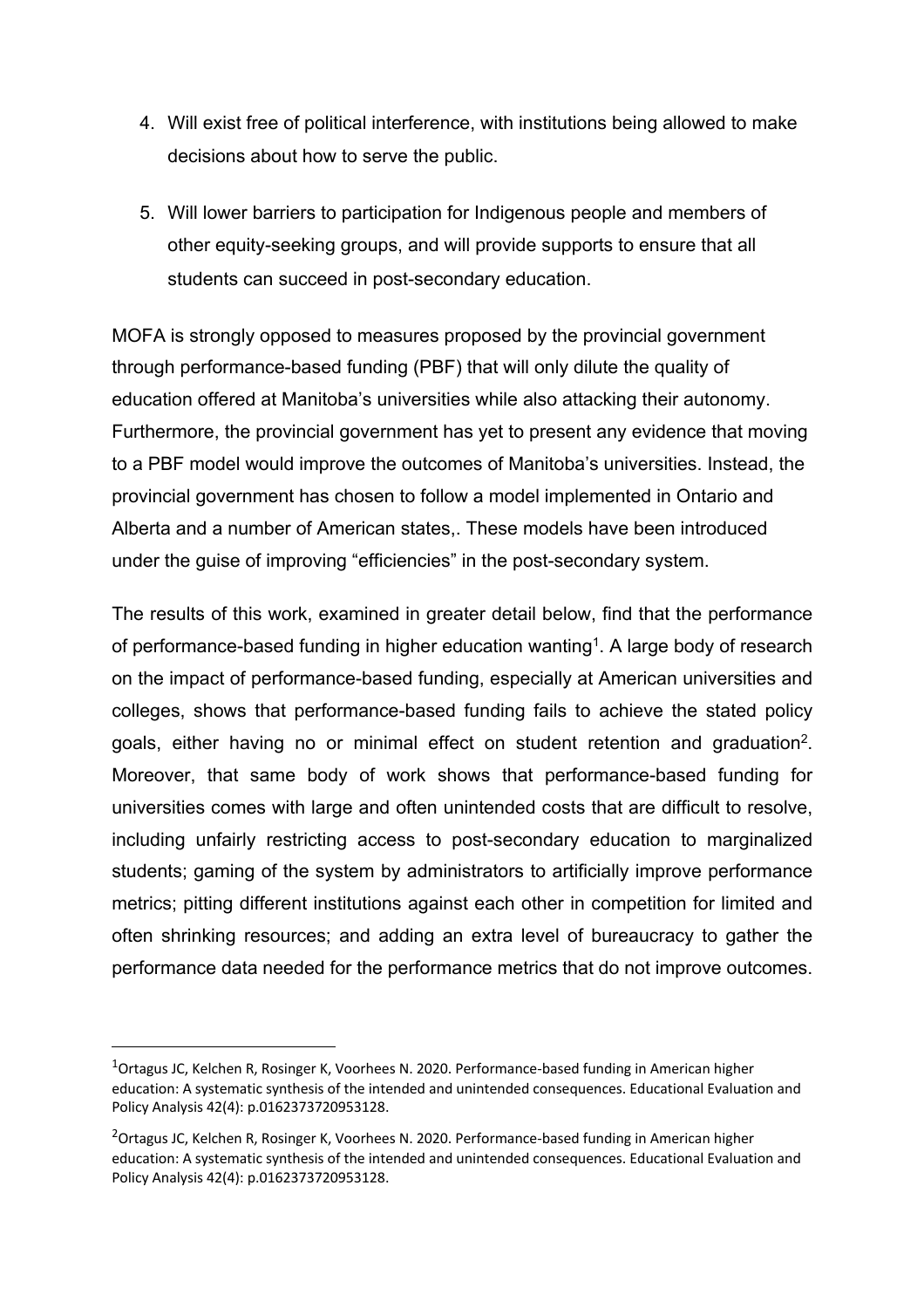The review of the impact of performance based metrics below examines what they would mean for Manitoba's public universities.

### **Performance-based funding reduces access for marginalized students**

Perhaps the greatest flaw with performance-based metrics is that they disadvantage already marginalized students, such as students from ethnic or racial minorities and from students from low-income backgrounds. This model fundamentally undermines the core mission of our universities, including improving equity and access to higher education. Tying funding to graduation rates creates incentives for administrators to make admission criteria more selective to favour students with a higher probability of graduating on time. This results in what is known as "creaming". That is, restricting admission to those students who have the very best prospects for success based upon entry criteria such as grade-point average or standardized test scores on entrance exams<sup>3</sup>. Abundant evidence shows that 'creaming' disproportionately harms historically marginalized students including those from low-income backgrounds and/ or minority groups<sup>4</sup>. Interestingly, the first evidence of 'creaming' was found in Tennessee and Florida, early adopters of performance-based funding<sup>5</sup>.

# **Failure is not an option: performance-based funding erodes educational quality**

Improving graduation rates of poorly performing students is a resource-intensive exercise. It requires close monitoring of the academic progress of each student, and the provision of extra resources such as counselling, one-on-one tutoring, and direct funding to students so they don't need part-time work to support themselves. Where

<sup>3</sup> Umbricht MR, Fernandez F, Ortagus JC. 2017. An examination of the (un) intended consequences of performance funding in higher education. Educational Policy 31: 643-673.

<sup>4</sup> Pascarella ET, Terenzini PT. 2005. How College Affects Students: A Third Decade of Research. Volume 2. Jossey-Bass, An Imprint of Wiley. 10475 Crosspoint Blvd, Indianapolis, IN 46256; Dougherty KJ, Jones SM, Lahr H, Natow RS, Pheatt L, Reddy V. 2016. Performance Funding for Higher Education. Baltimore, MD: Johns Hopkins University Press; Kelchen R, Stedrak LJ. 2016. Does performance-based funding affect colleges' financial priorities? Journal of Education Finance 41: 302–321; Umbricht MR, Fernandez F, Ortagus JC. 2017. An examination of the (un)intended consequences of performance funding in higher education. Educational Policy 31: 643–673.

<sup>5</sup> Banta TW, Rudolph LB, Van Duyke J, Fisher HS. 1996. Performance funding comes of age in Tennessee. The Journal of Higher Education 67: 23-45; Colbeck CL. 2002. State policies to improve undergraduate teaching: Administrator and faculty responses. The Journal of Higher Education 73: 3-25; Dougherty KJ, Reddy V (eds). 2013. Performance funding for higher education: What are the mechanisms. What are the impacts? ASHE Higher Education Report Vol. 39, No. 2. Hoboken, NJ: John Wiley.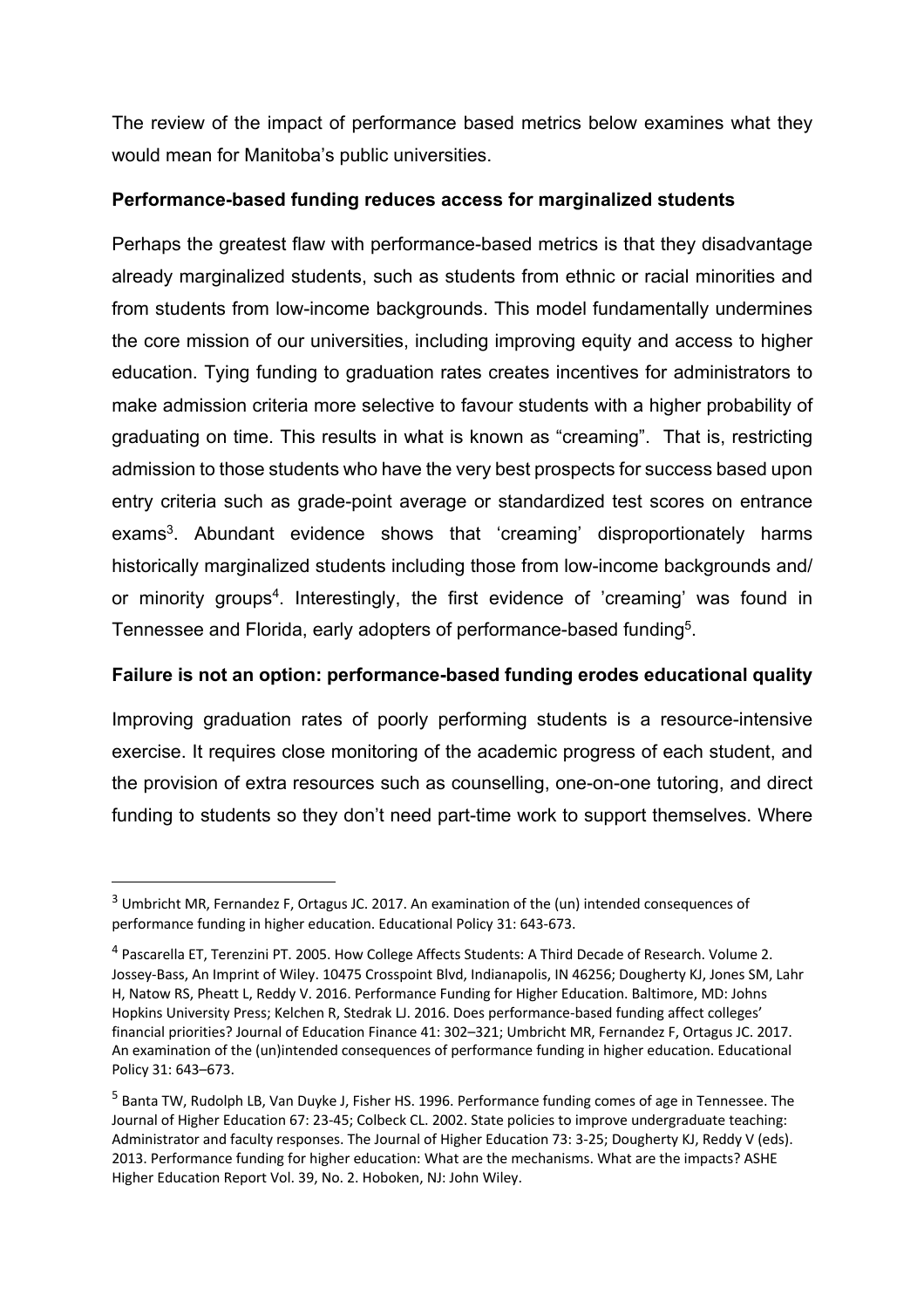performance-based metrics are imposed without the provision of funding to cover such costs, the American experience with performance-based metrics suggests that colleges and universities take a different approach: lower academic standards, something not routinely included in the performance funding metrics.

## **Performance-based funding exaggerates inequalities among universities**

A large body of research on the experience of performance-based funding in American state systems shows that over time such metrics increase the disparity in funding among institutions.

In Manitoba there are clear disparities among the four public universities, with the smaller universities having less financial flexibility than the one large university, the University of Manitoba. With a lower fiscal capacity at the outset, performance-based funding clearly has the potential to do great harm to the three smaller universities. The PBF model will only undercut the capacity of these institutions to meet their mission, forcing them to be less inclusive rather than more.

### **Performance based funding does more harm than good**

Researchers<sup>6</sup> note that the preponderance of evidence shows that performancefunding policies fail to improve postsecondary outcomes, which raises the obvious question: why bother? If there are no benefits and large costs, a straightforward costbenefit analysis suggests one should not proceed. But governments across the world, including a majority of American states, have introduced performance-based funding schemes. Why?

Performance-based funding is associated with Conservative / Republican governments: in the United States, the introduction of PBF at the state level was associated with Republican-dominated legislatures as well as New Public Management schemes<sup>7</sup>. In Canada it was and is associated with Conservative

<sup>6</sup> Hillman NW, Hicklin Fryar A, Crespín-Trujillo V. 2018. Evaluating the impact of performance funding in Ohio and Tennessee. American Educational Research Journal 55: 144-170; Ortagus et al. 2020. *op cit.*

 $<sup>7</sup>$  Dougherty KJ, Natow, R. 2015. The politics of performance funding. Baltimore, MD: Johns Hopkins University</sup> Press, pp. 64-66; Li AY. 2017. Covet thy neighbor or "reverse policy diffusion? State adoption of performance funding 2.0. Research in Higher Education, 58: 746-771; McLendon MK, Hearn JC, Deaton R. 2006. Called to account: Analyzing the origins and spread of state performance-accountability policies for higher education. Educational Evaluation and Policy Analysis 28: 1–24.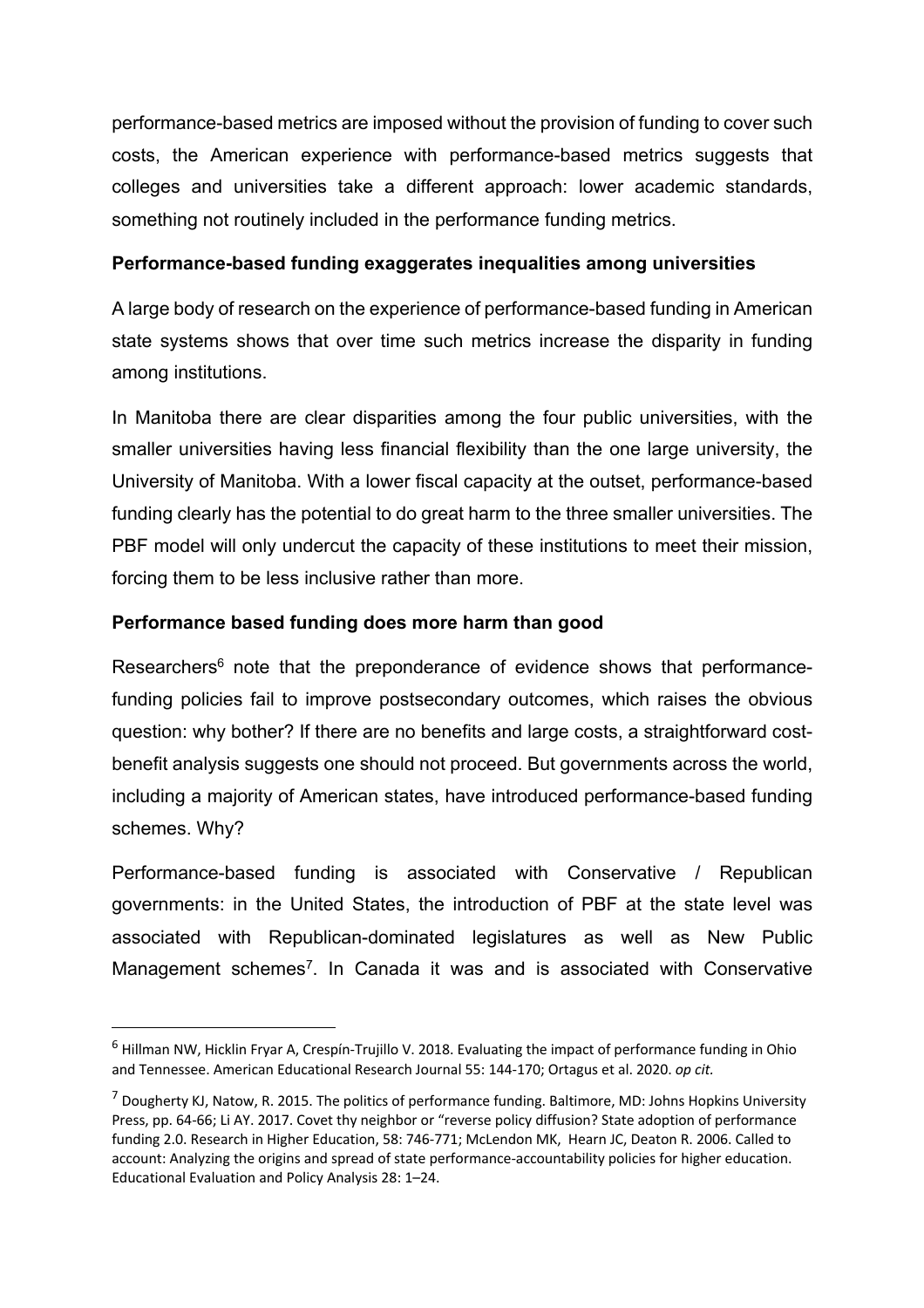governments, also embracing a neo-liberal agenda<sup>8</sup>. It was pioneered in Ontario by the Conservative government of Premier Mike Harris while he was implementing the 'Common Sense Revolution' framed upon reducing government expenditures and lowering taxes. In short, performance-based funding was a tool to reduce higher education funding9.

In many cases the real intent is not to enhance student outcomes, but rather to use performance-based funding as **a tool to defund post-secondary education**. In many cases, performance-based funding is used to withdraw public funding from public education and shift the burden to students by raising tuition fees<sup>10</sup>.

Australia, where another Conservative government implemented PBF, has cut hundreds of courses and majors at their universities in fields as wide ranging as science, information technology, mechanical engineering, gender studies, music, theatre, mathematics, religious studies and economics. At Macquarie University in Australia 31 degrees or combined degrees in the faculty of science and engineering were on the chopping block, along with 30 out of the current 56 offered majors in the faculty of arts.

#### **Manitoba**

There is every reason to think that Manitoba's experience with PBF will have the same inequitable consequences that it has had in Tennessee, Australia and elsewhere. As the Manitoba government interferes directly with university budgets and tuition levels, as well as emphasizing labour market alignment over quality education (see Horizon Manitoba and the aptly named Government of Manitoba's Skills, Talent and Knowledge Strategy document) we can expect similar consequences here.

Changes to the Advanced Education Administration Act (Bill 33) allows the Minister of Advanced Education, Skills and Immigration the authority to set guidelines for tuition charged by universities. Performance-based funding means the provincial

<sup>8</sup> Dougherty KJ, Natow R. 2019. Analysing neoliberalism in theory and practice: The case of performance-based funding for higher education. Centre for Global Higher Education Working Paper No. 44 (March 2019).

<sup>&</sup>lt;sup>9</sup> Jones GA. 2004. Ontario higher education reform, 1995–2003: From modest modifications to policy reform. Canadian Journal of Higher Education/Revue Canadienne d'Enseignement Superieure 34: 39–54.

<sup>10</sup>CAUT Bulletin: The rise of performance-based funding; April 20, 2020: https://www.caut.ca/bulletin/2020/04/rise-performance-based-funding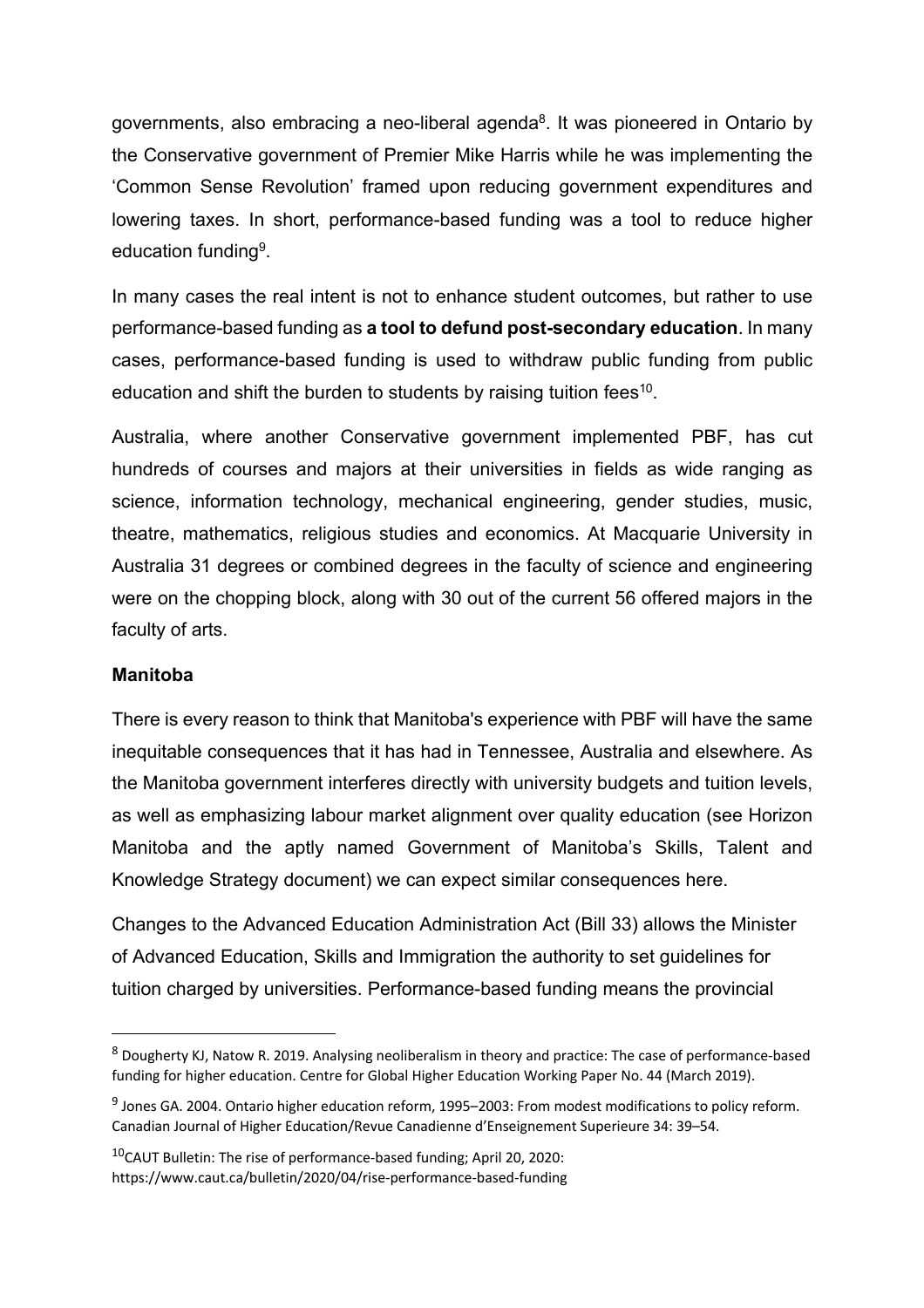government can use the provincial grant to cut programs not deemed to be contributing to the labour market as they define them, while reducing the provincial grants to Manitoba's universities.

Manitoba universities follow and contribute to the standards established by the national and international university community and professional certifying organizations so that their students can enter graduate programs and qualify for jobs around the world. Manitoba universities already train the vast majority of the province's professionals in health sciences, agriculture, engineering, science, social work, social sciences, humanities business and education. MOFA implores the government to publicly identify what exactly our universities are failing to do.

Bill 33 represents a further attempt by the PC government to interfere in the internal governance and academic programming of our universities. What are they trying to fix, based on what information or expertise? The effect of Bill 33 is a politicization of academic programming at university and allows the minister to pick and choose which programs are politically acceptable. This intrusion of government into the internal affairs of the university undermines the very concept of university, as the courts have ruled, and the essential principle of both academic freedom and university autonomy.

In conclusion, the introduction of a PBF framework for Manitoba will only worsen outcomes for Manitoba's students and our universities. The introduction of a PBF system will:

- 1. Will reduce access to students from historically and currently marginalized groups, specifically Indigenous students in Manitoba.
- 2. A focus on graduation rates and timelines will incentivize institutions to enroll fewer students who may require additional assistance and time to complete their degrees.
- 3. Will reduce educational expectations to ensure students can meet them more easily, thus diluting the quality of the educational experience.
- 4. Will further erode academic freedom and institutional autonomy, as additional bureaucracy will hinder our universities from focusing on our core mission.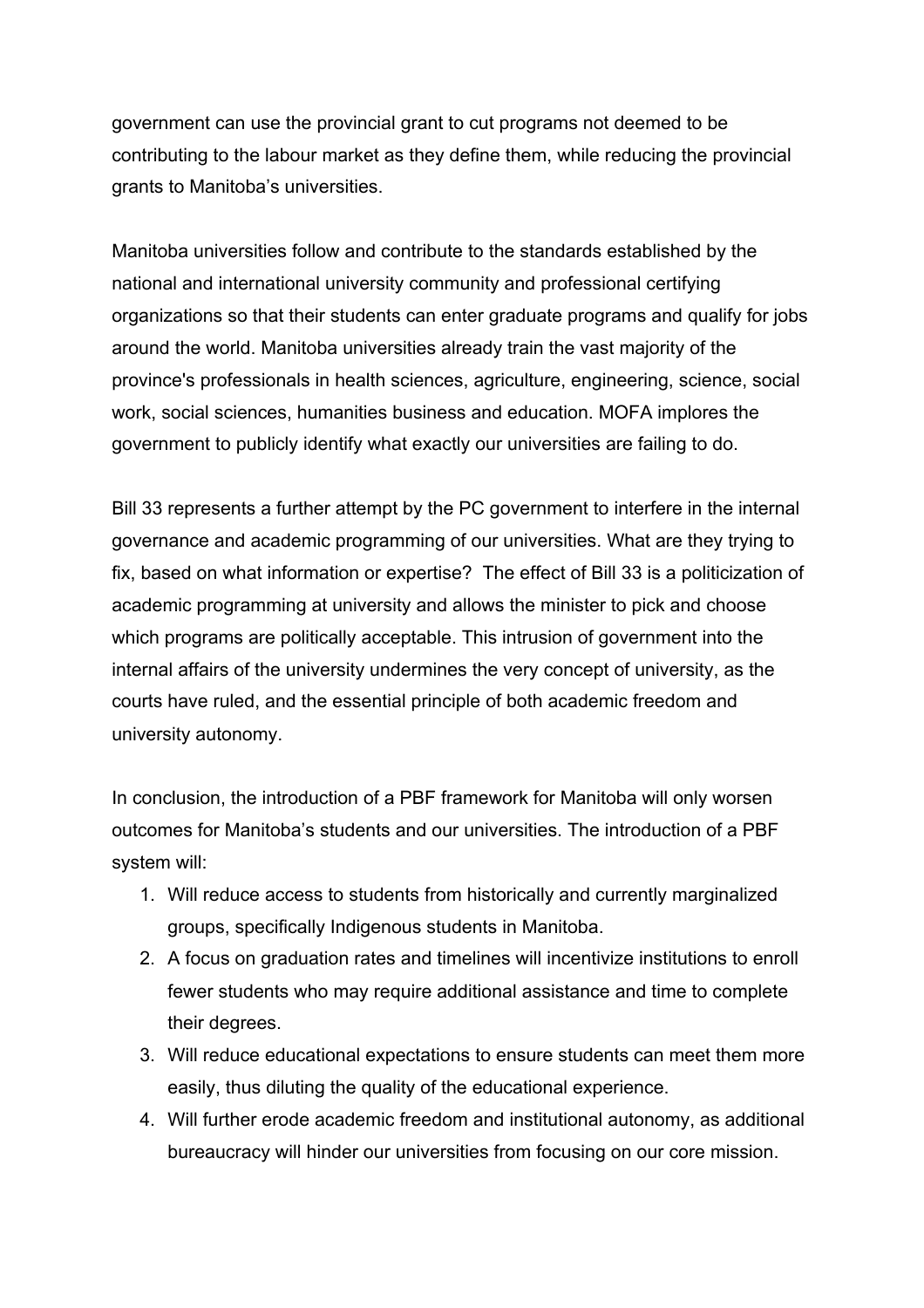The provincial government has failed to present a compelling case for the introduction of a PBF system in Manitoba and has also neglected to identify where the post-secondary education system has fallen short. In the absence of this data, it is the opinion of MOFA that such a scheme would only be introduced with the longterm objective of further reducing government funding for post-secondary education.

In response to consultations on this issue, MOFA calls on the provincial government to do the following:

- 1. Immediately suspend the implementation of a PBF model in Manitoba, and recognize the detrimental effects of such a policy.
- 2. Publicly identify where the government feels the current system is falling short, and instead work to fund initiatives such as student counseling, academic advising and reducing barriers for marginalized students to access education.
- 3. Take steps to reduce the cuts that have resulted from reductions to the provincial grant to our universities. If we recognize that post-secondary education has a positive effect on our society and economy, then we must allocate sufficient funding to allow our universities to achieve our core objectives. Further cuts will only worsen the outcomes of our universities.
- 4. In addition to abandoning the PBF model, the provincial government should consult in good faith with faculty on improving the learning and working conditions for students and faculty.